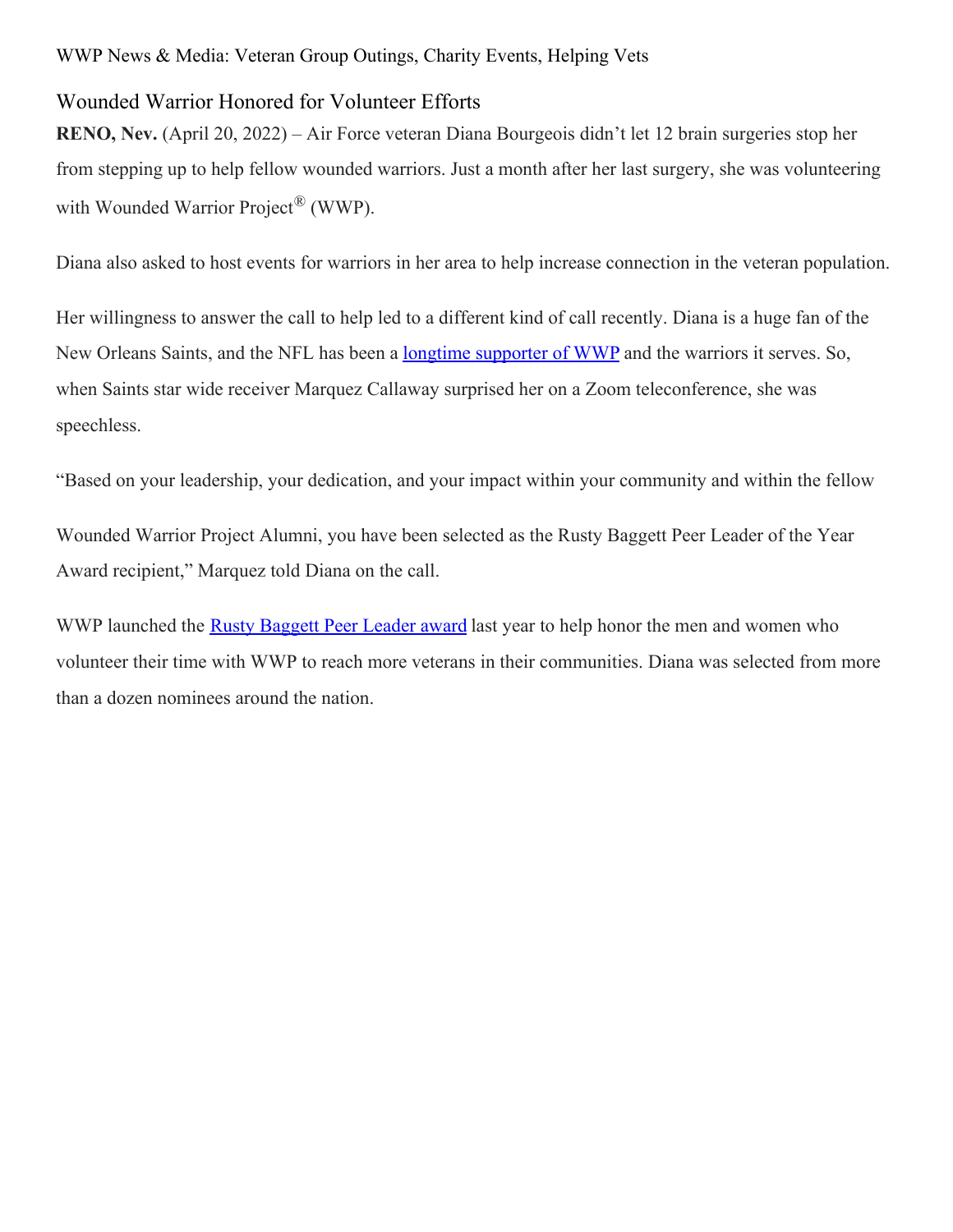

Veteran Diana Bourgeois was the winner of the Rusty Baggett Peer Leader award for her volunteer efforts.

She had a simple, but telling, response when Marquez asked her what volunteering with WWP meant to her.

"Going to all of these events, getting out of that dark place, and realizing there are other like-minded people like me," Diana said. "I just want to share that with veterans everywhere to try to get at least one person out of their black hole or dark place and get them into the light and be able to just be happy."

WWP named its national volunteer award after Army veteran and former WWP staff member, Rusty Baggett. Rusty was one of the first WWP Peer Support Group leaders before getting hired within the organization. He passed away in 2020.